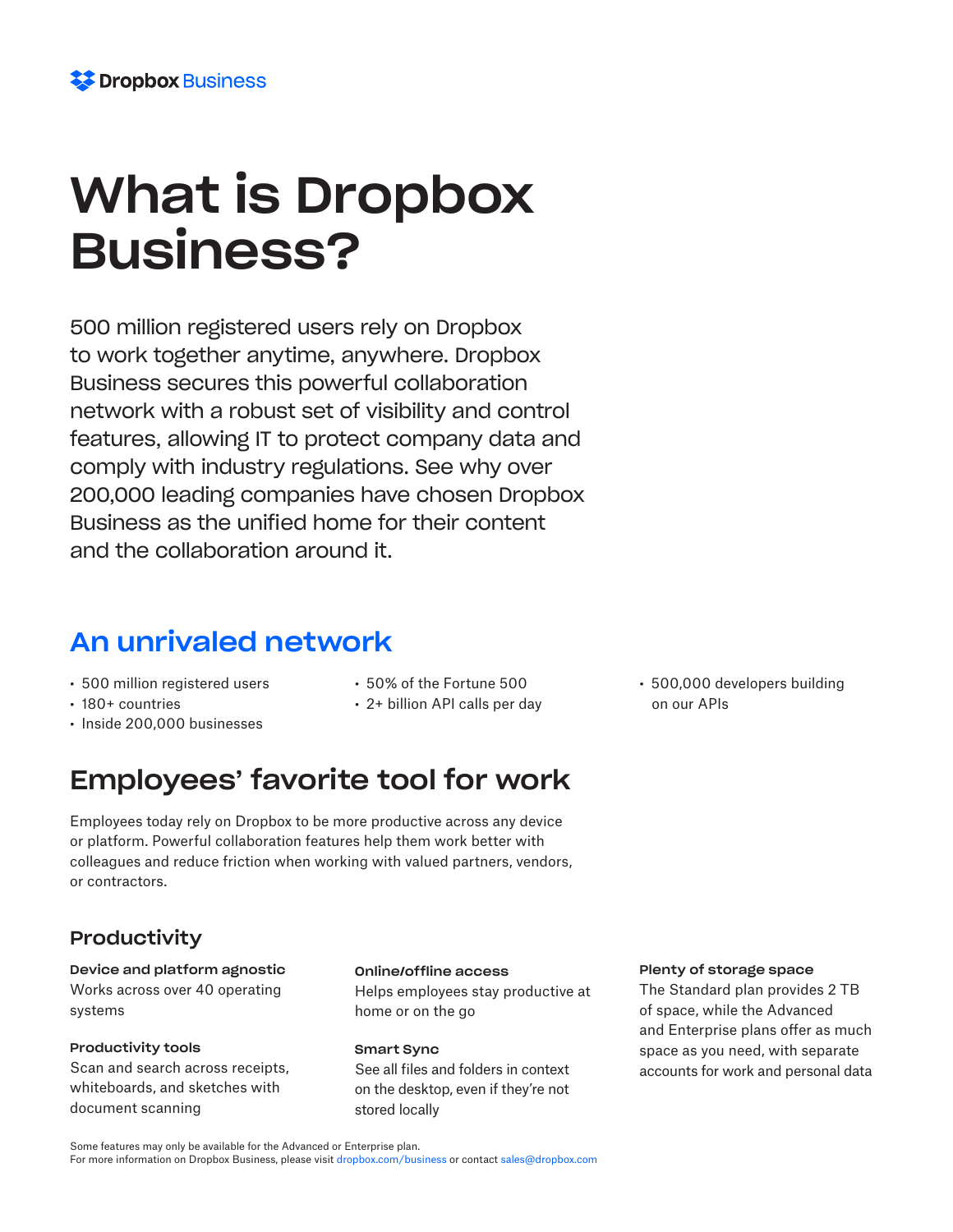

# Collaboration

### Dropbox Paper

More than a doc, Dropbox Paper is a flexible workspace that brings people and ideas together

# Team folder

Keep collaboration secure with granular permissions and a central hub for content management

### Integrations with Microsoft Office

Open Dropbox documents through Office Online for live co-authoring, create and edit Office docs on mobile, and gain enhanced collaboration capabilities on the desktop

# Comments and annotations

Comment on docs or on specific parts of any file, including PDFs, for more precise feedback and streamlined communication

Version history and deletion recovery Preview and restore previous versions of files to easily revert changes

# External collaboration

Work with external partners using a familiar and friendly tool, with features to securely share and track important information

#### **Version history**

Dropbox keeps a snapshot every time you save a file.

| Version 7 (current) | $^{(+)}$   | Added by Lisa Sanchez (web)   |
|---------------------|------------|-------------------------------|
| Version 6           | $(+)$      | Added by James Anderson (web) |
| Version 5           |            | Edited by Julie Kim (web)     |
| Version 4           | (x)        | Deleted by Lisa Sanchez (web) |
| Version 3           | $(+)$      | Added by James Anderson (web) |
| Version 2           | $(\times)$ | Deleted by Lisa Sanchez (web) |
| Version 1           |            | Added by Julie Kim (web)      |

"With its ease of deployment and quick adoption across the enterprise, Dropbox is proving to be just the collaboration enabler that our business units have needed for some time."

Mike Lacey VP/CIO, Meredith Corp

# End-to-end management and control

With all employees using the same preferred solution, IT can finally keep data in one centralized place—the first step to real management and control of data. Dropbox Business then adds comprehensive audit logs, centralized user and device management, granular access controls, and a robust API to provide comprehensive visibility and control across the enterprise.

# **Security**

**Compliance** SOC 1, 2, and 3, ISO 27001, ISO 27018, and HIPAA/HITECH support

#### Encryption

Dropbox stores each file in discrete, encrypted blocks. Files are encrypted in transit and at rest.

#### **Durability**

Annual data durability of at least 99.999999999%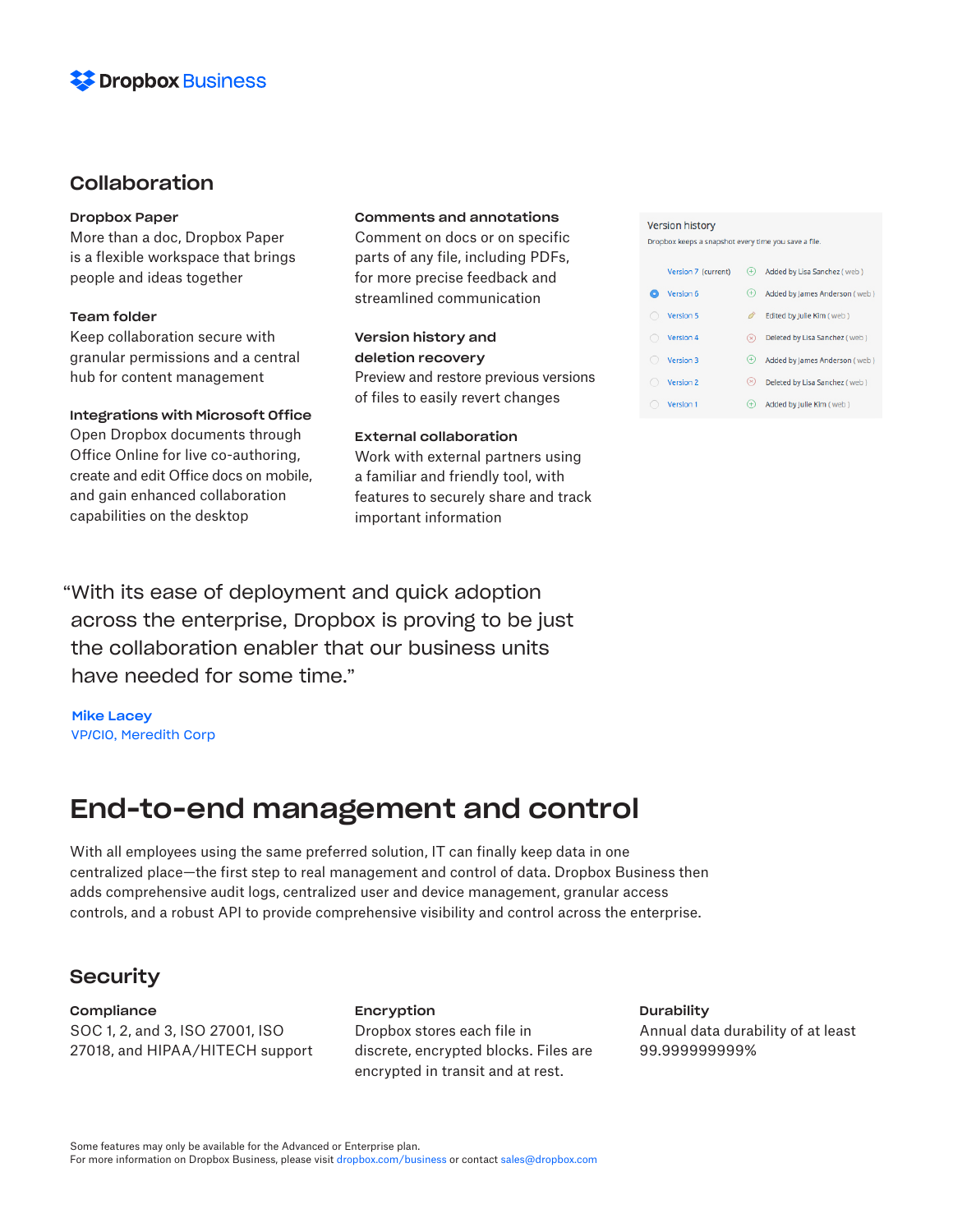

"We invest in technology products that simplify our employees' work and don't get in the way of their productivity, while also offering best in class security."

# Chris Burgess Vice, President of IT, Expedia

# Control

### Visibility

Use extensive audit logs to track user activity, file events, sharing, and devices

# Sharing controls

Set restrictions on access and collaboration inside or outside the team

### Domain management

Speed up deployments by bringing Dropbox usage on your domain into your business account

# Team management

### Groups

Manage file access and permissions at the team or project level

# Identity management

Integrate Dropbox with SSO and Active Directory implementations

# Team folders

Manage content and access across the company using granular permissions

### Remote wipe

Protect company data when devices are lost or during employee offboarding

### Dropbox Business API

Leverage integrations with leading solutions providers for DLP, DRM, SIEM, identity management, data migration, and more

# Account transfer

Transfer files from one employee to another to maintain business continuity during offboarding

### Assume user

Gain visibility into specific users' Dropbox accounts

# Third party recognition

- Leader in Gartner's 2017 "Magic Quadrant for Content Collaboration Platforms" report
- Leader in The Forrester Wave: Enterprise File Sync and Share Platforms, Cloud Solutions
- Rated "best-in-class" for sync performance by IDC "EFSS Evaluation Guide"

| Choose a report that includes: |   |            |          |
|--------------------------------|---|------------|----------|
| From                           |   | To         |          |
| 05/03/2017                     | × | 05/17/2017 | $\times$ |

| Status -      | Usage     | Two-step verification                                                                   |    |
|---------------|-----------|-----------------------------------------------------------------------------------------|----|
| Team admin    | 1.14 TB   | $\bullet$ Enabled                                                                       |    |
| Support admin | 1.08 TF   | ▲ Sign in as a user<br>$C$ Reset password                                               |    |
| Member        | 8.89 GI   | <b>III</b> Create activity report<br>Change admin permissions<br>Suspend or delete user |    |
| Member        | 335.77 MB | · Optional                                                                              | Ö) |
| Member        | 583.91 MB | Optional                                                                                |    |